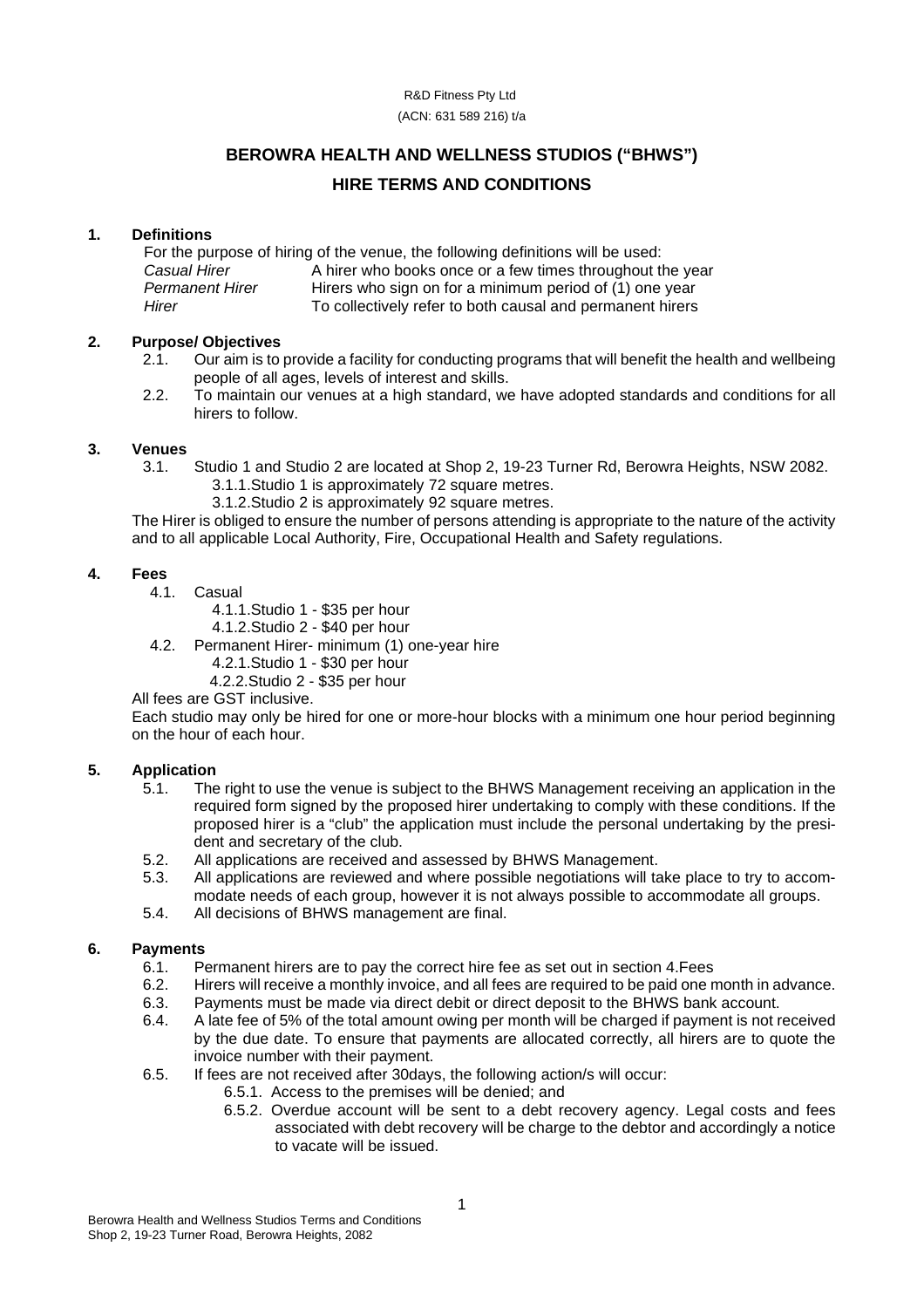## **7. Changes/ Cancellation of Booking**

- Upon approval of the application, hirers are committed to utilise the venue on the dates and times as specified in the agreement.
- 7.2. BHWS requires written notification of any proposed changes to the hire conditions, including but not limited to the following:
	- An additional day of usage
	- Cancellation of day of usage (fees will apply)
	- Change to start and finish times (extension or reduction)
	- Change of studio
- 7.3. Notification is required twenty-eight (28) days prior to the commencement of proposed change.
- 7.4. BHWS Management will assess each request and subject to availability will send confirmation in writing.
- 7.5. If a hirer does not utilise the venue on the days and times as stated in their application, the fee is still payable.
- 7.6. The hirer shall forfeit the hire fee for the cancellation of a date and/or dates if less than twenty-eight (28) days' notice is given.
- 7.7. Any one-off extension to hours of use or an additional day of use will be classified as casual booking and will be charged separately.

# 8. **Insurance Requirements**

- 8.1. All Hirers are required to have Public Liability Insurance of no less than twenty million dollars (\$20,000,000). The insurance policy must be endorsed noting the use of BHWS facilities and the purpose for which the venue is to be used.
- 8.2. To ensure adequate coverage, it is recommended that each hirer assess their potential liability as you may require more than this amount. A copy of the insurance policy together with certificate of currency must be provided to a BHWS Management.
- 8.3. The hirer or the person on whose behalf the booking is made has obligations to exercise reasonable care for the safety of people during the use of the venue.
- 8.4. BHWS Insurers DO NOT insure the hirer and/or the person on whose behalf the hire is made.<br>8.5. The hirer must provide BHWS a Certificate of Currency for public liability insurance and
- The hirer must provide BHWS a Certificate of Currency for public liability insurance and products liability (if applicable). A Cover Note is not sufficient and will not be accepted.
- 8.6. The hirer by signing the hire agreement agrees to indemnify BHWS against all costs and any claim that may arise from the hirer's use of the venue. The Insurer must be licensed in Australia in respect of such insurance.
- 8.7. The hirer must be notified in writing as soon as possible of every event involving personal injury or property damage which may result in a claim under this insurance.

# 9. **Safety/ First Aid**

It is the responsibility of the hirer to provide adequate first aid requirements relative to the activity being undertaken.

## 10. **Permission to Occupy**

- The Hirer shall only be entitled to the use of the particular part or parts of the venue hired on the date set out in the hire agreement and BHWS reserves the right to permit any other portion of the venue to be hired for any other purpose at the same time.
- 10.2. The right conferred on the hirer shall be a permission to occupy and shall not be construed as a tenancy. Nothing contained in these conditions shall confer on a regular hirer the right to exclusive possession and the BHWS may at its discretion allow other individuals and groups to have casual use of the venue.
- 10.3. The hirer shall not sub-let the venue or transfer the hiring to another.<br>10.4. Hirers agree to be understanding and co-operative with each other.
- 10.4. Hirers agree to be understanding and co-operative with each other.<br>10.5. Areas locked or not available for hire are classified as prohibited area
- Areas locked or not available for hire are classified as prohibited areas and not to be entered or used in any way by the hirer or the hirer's guests. Areas that have been designated as prohibited will be advised by the BHWS Management prior to any application.
- 10.6. The Hirer is responsible for ensuring all terms and conditions of hire are adhered to by all participants.
- 10.7. Special conditions may be imposed for some types of programs at the discretion of BHWS. These may include the requirement to obtain permits, licenses or approvals relevant to the booking.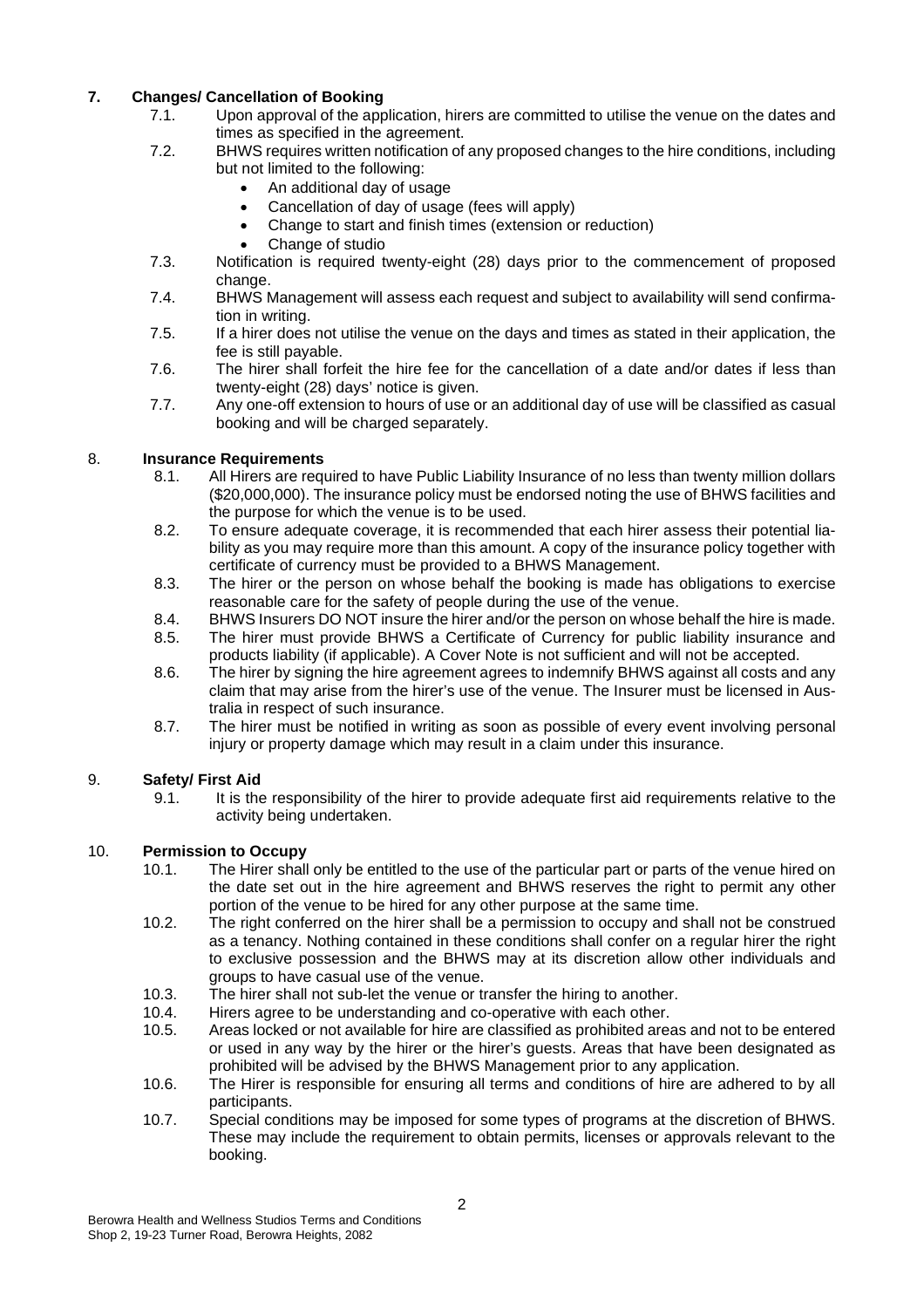- 10.8. BHWS will not accept liability for any damage, theft or loss of items belonging to or the responsibility of the hirer or their participants, unless such damage or loss is determined to be as a direct result of BHWS's negligence. Personal belongings and/or equipment left unattended at the venue by the hirer or their participants will be at the hirer's own risk.
- 10.9. The part or parts of the venue hired may only be occupied during the times specified in the Application for Hire.
- 10.10. Cleaning and pack up time must be included within the hire session time.<br>10.11. All goods and equipment provided by the hirer (if any) must be removed in
- All goods and equipment provided by the hirer (if any) must be removed from the premises within the hire time unless alternative arrangements have been made with the hirer prior to the hire time.
- 10.12. BHWS is entitled to un-restricted access to the venue/s at any time.

## 11. **Refusal to Grant Hire**

It shall be at the discretion of BHWS Management to refuse to grant the hire of a venue in any case and, not withstanding that permission to hire the venue may have been granted or that these conditions may have been accepted and signed and the fees and deposit paid, the BHWS Management shall have the power to cancel such permission and direct the return of the fees and deposits so paid. The hirer hereby agrees in such case to accept the same and shall be held to have consented to such cancellation and to have no claim at law or in equity for any loss or damage in consequence thereof.

## 12. **Keys/Swipes and Alarms**

- Hirers must pick up and return keys and swipes at times pre-arranged with the BHWS Management.
- 12.2. Keys and swipes cannot be copied or passed onto other hirers/users, of the venue.<br>12.3. If the keys and swipes are lost and unable to be found within a reasonable time, but n
- If the keys and swipes are lost and unable to be found within a reasonable time, but not more than 7 days, the Hirer will be charged \$10.00 being the cost of replacing the key or swipe.
- 12.4. BHWS will issue one (1) access swipe per hirer per studio.<br>12.5. Additional swipes will be charged at \$10.00 per swipe.
- 12.5. Additional swipes will be charged at \$10.00 per swipe.<br>12.6. Hirers must not access the venue outside their confirm
- Hirers must not access the venue outside their confirmed start dates and times. Failure to abide by the confirmed start dates will be in breach of the hire agreement and charges will apply.

# 13. **Theft**

- Neither BHWS nor its representatives shall be liable for any loss or damage sustained by the hirer or any person, firm or corporation entrusting to or supplying any article or thing to the hirer by reason of any such article or thing being lost, damaged or stolen. The hirer hereby indemnifies the BHWS against any claim by any such person, firm or corporation in respect of such article or thing.
- 13.2. All personal property, goods and equipment brought in by the hirer must be removed from the premises no later than the time specified on the hiring agreement, unless agreed in writing.
- 13.3. Please note all hirers are responsible for the care and control of their own property or personal effects and loss or damage to such items is not covered by BHWS insurance policy.

## 14. **Damages/Breakages**

- The floors, walls or any other part of the building or any fittings or furniture shall not be broken, pierced by nails or screws or in any other way damaged.
- 14.2. The hirer shall accept full financial responsibility for damage to BHWS property except for normal wear and tear.
- 14.3. Furniture, and/or any other such items, if required to be moved then must be lifted and carried and may NOT by dragged across the floor. The Hirer will be responsible for any damage incurred to the property by their or their participants failure to comply with this requirement.
- 14.4. Reporting of Maintenance / Breakdown Issues: If a building fault occurs during the hire period e.g. water, sewerage or electricity; contact BHWS Management on 0423 663 336 (after hours service). If any repairs or maintenance issues
- 14.5. All breakages and any damage must be reported to BHWS Management on 0423 663 336 as soon as possible. The hirer is responsible for the full replacement cost of any damages or breakages to the venue, its fittings and contents, and the surrounding grounds or any additional cleaning that is required.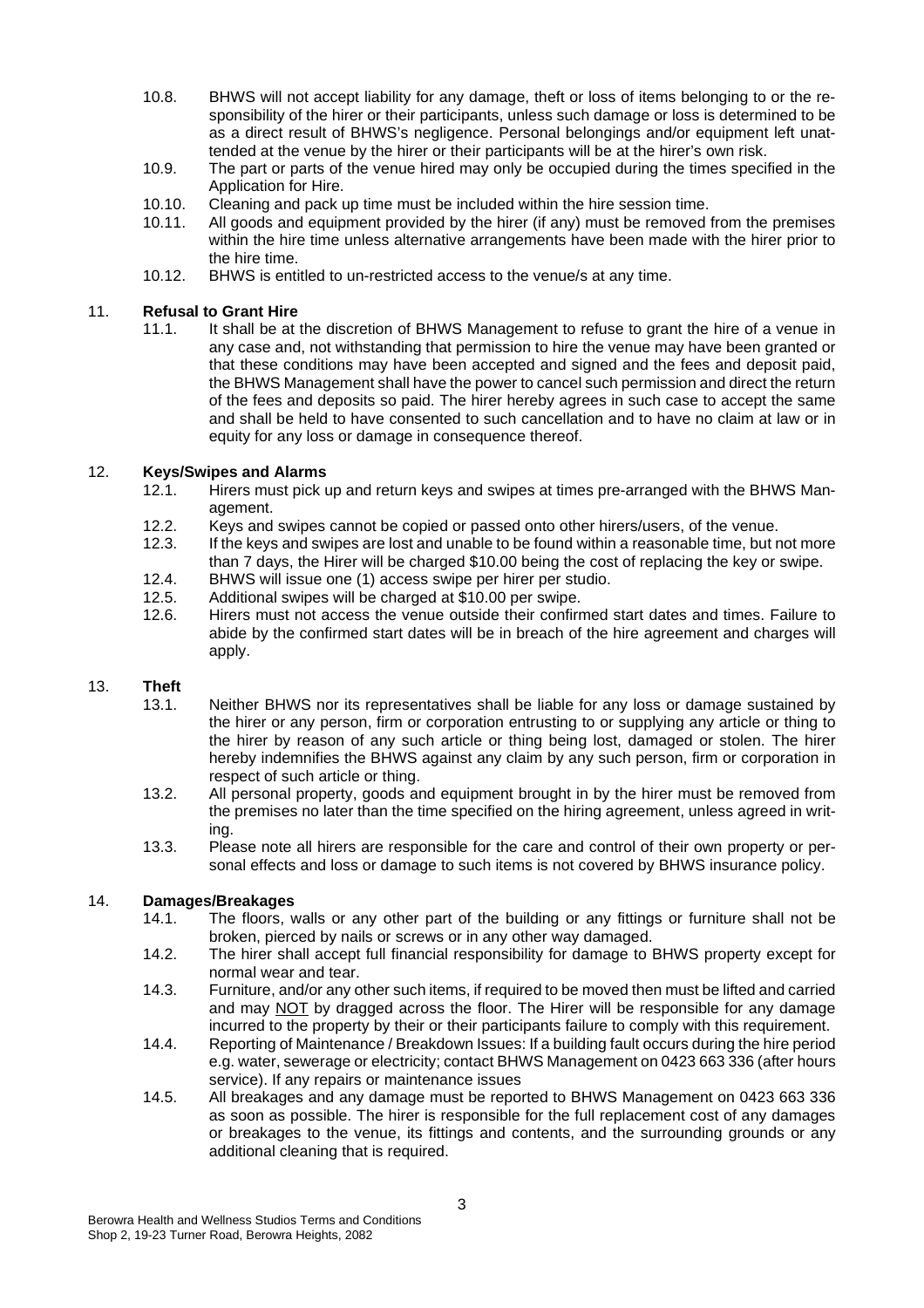# 15. **Electrical Equipment**

- All electrical equipment brought in for use at this venue must be in good condition and must have a current Electrical Test Tag (AS 3760).
- 15.2. Power outlets are 10amp and appliances/or combination of appliances must not exceed the rating of the outlet.
- 15.3. It is recommended that double adaptors/multi plug in power boards and heating appliances are not to be used.
- 15.4. The hirer is responsible to turn ON any electrical requirements at the beginning of the activity and to turn them OFF at the end of the activity.
- 15.5. No connection of or interference with the electrical installation, lighting effects or other properties and for the use of any apparatus for broadcasting or otherwise, will be allowed, without prior approval from BHWS Management in writing.

# 16. **Smoking**

16.1. Smoking is not permitted in the venue as specified under the Local Government (theatre and Public Halls) Amended Act 1989.

## 17. **Liquor/Alcohol/Drugs**

Liquor, alcohol or drugs must not be consumed in the studios or the surrounding areas of the venue.

## 18. **Storage**

- Storage availability for permanent venue users is not automatically included in the Hire Agreement and must be discussed with BHWS Management.
- 18.2. Additional costs for storage may be incurred at the sole discretion of BHWS Management
- 18.3. Storage of goods and equipment in venue storage cupboards/areas is undertaken at the owners own risk.
- 18.4. BHWS does not accept responsibility or liability for theft or damage to items stored in or at the venue. It is recommended that users seek their own insurance cover for such items.
- 18.5. In the event that a hirer ceases hire of the venue on a permanent basis, the hirer is required to collect all goods and/or equipment stored at the venue.
- 18.6. In the event that the hirer fails to meet these conditions, BHWS will:
	- 18.6.1.Provide a written notice to the Hirer requesting the removal of the goods and/or equipment by a set date (30 days from the date of the written notice);
		- 18.6.2.If the hirer again defaults on the collection of the goods and/or equipment, BHWS Management will dispose of the goods and/or equipment by either general waste disposal or by giving the items to a local charity.
- 18.7. During maintenance / upgrade works occur BHWS Management has the right to request the removal of goods whilst works are being undertaken.
- 18.8. Equipment must remain in the studio hired and not transferred between each studio.

## 19. **Cleanliness**

- The hirer is responsible for leaving the premises in a clean and tidy state, (including returning all equipment neatly stacked and correctly away) and shall immediately remove all rubbish.
- 19.2. The hirer is responsible for leaving the external areas in a clean and tidy state e.g. gardens, lawn areas, car park, driveway etc. must be left in the same condition as prior to the hire of the Venue. The hirer is responsible for removal & disposal of any rubbish, smoke butts, glass or broken glass left outside.
- 19.3. Hirers must ensure they only use the bin allocated to them for the hired function. Any waste not able to fit into this bin must be removed by the hirer.
- 19.4. Hirers MUST NOT, in any circumstances, place waste on the ground adjacent to the bin.
- 19.5. Basic cleaning equipment such as a mop, bucket, and broom are provided. The hirer is obliged to sweep floors, damp mop any spillage, clean and tidy sink after use. In the event the use of the facility by the hirer requires the use of a vacuum cleaner then the hirer is obliged to provide this themselves.
- 19.6. Hirers are required to report if the venue was not found in a clean and tidy state. Photographic evidence is required for proof of unsatisfactory condition of the venue prior to hire.

Hirers will incur a removal fee if they fail to remove their waste and/or the venue is left in an unsatisfactory condition that required additional cleaning.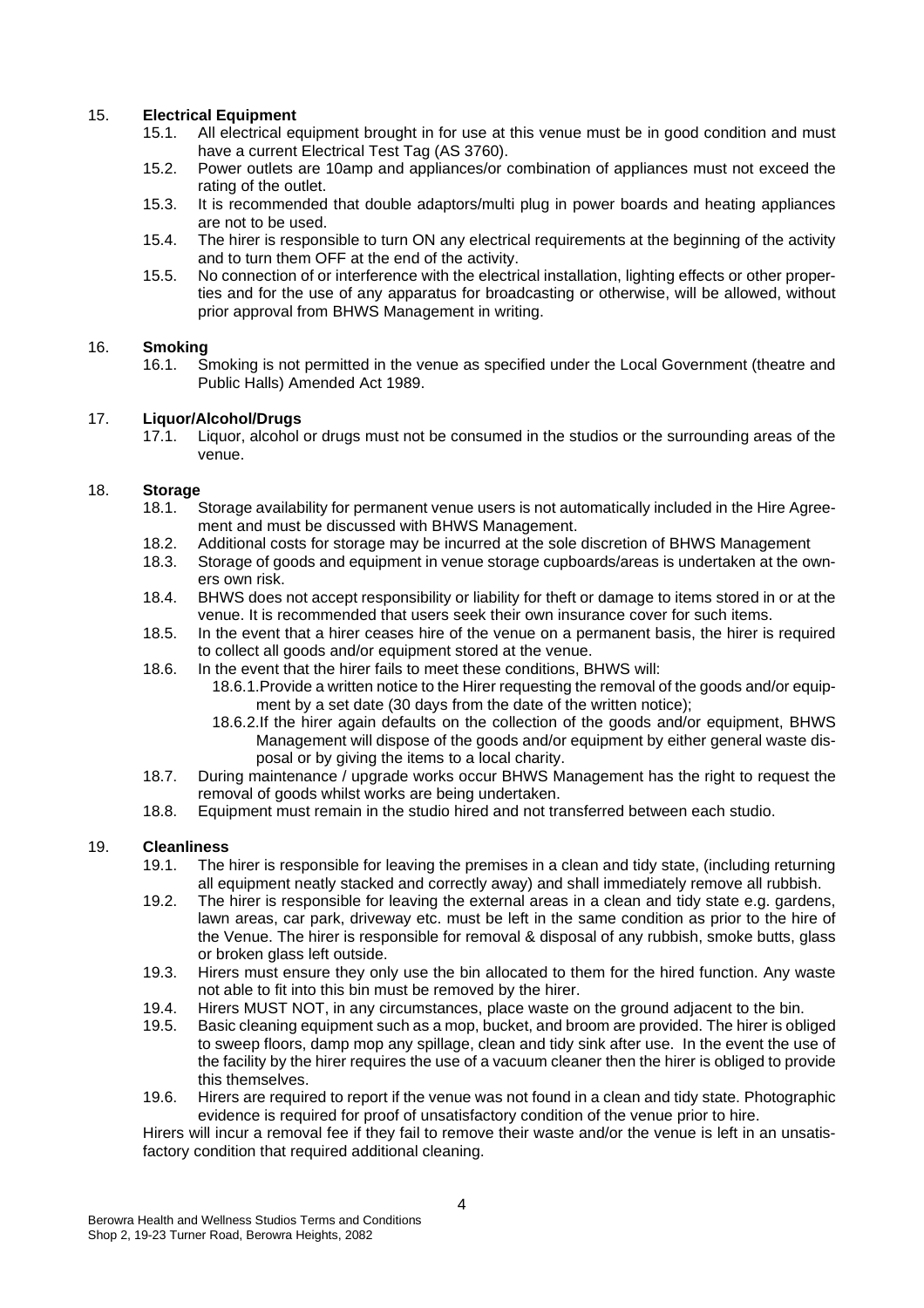## 20. **Signage**

No notice, sign, advertisement, scenery, fittings or decorations of any kind shall be erected on the building or attached or affixed to the walls, doors or any other portion of the building, fittings or furniture, without prior consent in writing of the BHWS Management.

### 21. **Air-conditioners**

- 21.1. Air-conditioning systems must be turned off prior to locking the venue.
- 21.2. A \$50 penalty per transgression will be imposed on any hirer found to have not turned off the air conditioner at the end of their hire period.

### 22. **Programs Involving Children**

22.1. Where groups operate programs that involve children, hirers are obliged to ensure that they fully comply with the most current legislation in relation to Working with Children including, without limitation, The Child Protection (Working with Children) Act 2012, Children and Young Persons (Care and Protection) Regulation 2012 and the Child Protection (Working With Children) Regulation 2013.

### 23. **Acts and Regulations**

- 23.1. The hirer shall conform to the requirements of the BHWS Hire Terms and Conditions, Health Act, Local Government Act, Fire & Rescue Services Act 1990, building Fire Safety Regulations 2008 and Local Law or Regulation made thereunder, and shall be liable for any breach of such Acts, Local Law or Regulation.
- 23.2. All other statutory rules, provisions and regulations of the Commonwealth of Australia or State of New South Wales for the time being in force must be complied with by the user and the notices given to the proper officers.

### 24. **Fires Safety Regulations/Evacuation Plan**

- 24.1. The hirer is responsible for the safety of guests attending their hired event/function and implementation of the below procedure. The Building Fire Safety Regulations 2008 must be enforced. The hirer is responsible for/but not limited to, the following:
	- Must read and abide by the Emergency Evacuation Plan located on the walls within the complex the venue operates from.
	- Knowledge of the location of all fire exits in the venue and be capable of directing guests to these fire exits as required.

Knowledge of the location of prescribed fire safety installations/equipment provided in the venue: (instructions for use are detailed on all fire extinguishers)

- 24.2. Ensure occupants of the building can exit directly into open space or another place of safety; (N.B. Do leave boxes or other items outside the exit door).
	- Hirer must ensure he/she is fully aware of any mobility restrictions and other characteristics of the persons attending;
	- Hirer must ensure that the number of persons in the building at any one time does not present an unreasonable risk to the safety of any person in the venue (refer to capacity of venue)
	- In the event the Hirer brings any items, such as equipment, into the studio/s then the Hirer is obliged to suitably manage the flammability of items of equipment introduced into the venue by the hirer.
	- The Hirer is obliged to undertake the following in relation to emergency evacuation procedures for the venue:
		- If required, alerting & communicating with all persons in the venue as to any fire/emergency and sound an alarm (verbal) to evacuate. Contact Fire Services on "000" immediately or if unable, instruct another person to contact them by mobile phone;
		- Direct the evacuation of all persons from the studio including persons with special needs to a designated outdoor assembly area (depending on wind direction, assemble all persons a safe distance from the fire);
		- Check whether all persons have been evacuated from the venue and the number/identity of any persons not accounted for;